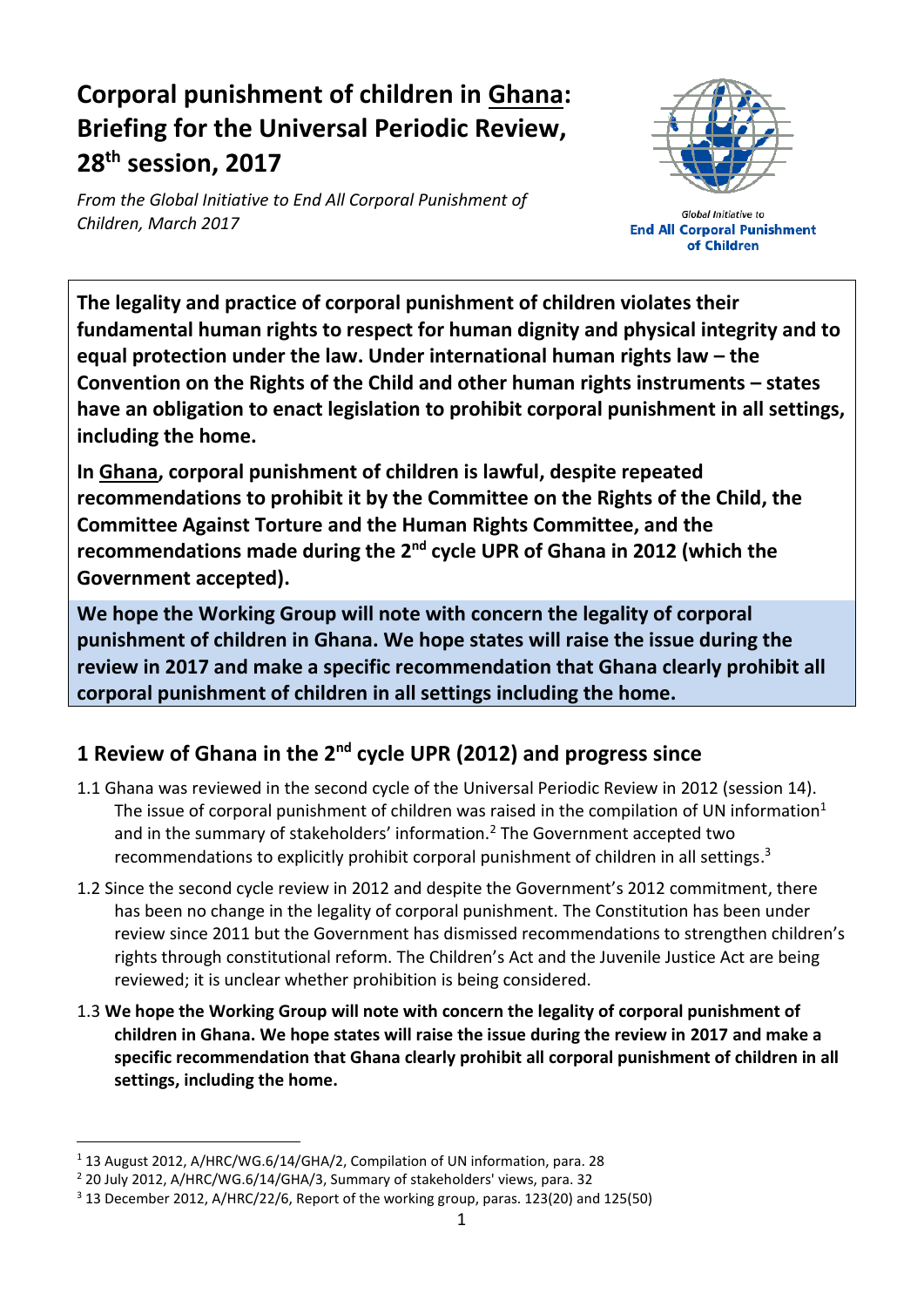### **2 Legality of corporal punishment in Ghana**

#### *Summary of current law and opportunities for achieving prohibition*

Corporal punishment of children in Ghana is unlawful as a sentence for a crime, but it is not fully prohibited in the home, alternative care settings, day care, schools and penal institutions. The law allows so-called "reasonable" and "justifiable" correction.

- 2.1 *Home (lawful):* The Children's Act 1998 prohibits "cruel, inhuman or degrading treatment or punishment including any cultural practice which dehumanises or is injurious to the physical and mental well-being of a child" (art. 13(1)) but allows for a degree of "reasonable" and "justifiable" punishment of children, stating that "no correction of a child is justifiable which is unreasonable in kind or in degree according to the age, physical and mental condition of the child and no correction is justifiable if the child by reason of tender age or otherwise is incapable of understanding the purpose of the correction" (art. 13(2)).
- 2.2 The Constitution 1992 states in article 28(3): "A child shall not be subjected to torture or other cruel, inhuman or degrading treatment or punishment." Neither these provisions nor the provisions against violence and abuse in the Criminal Code 1960, the Domestic Violence Act 2007 and the Children's Act 1998 are interpreted as prohibiting all corporal punishment in childrearing. During the Universal Periodic Review (UPR) of Ghana in 2008 the Government defended the legality of "reasonable" corporal punishment.<sup>4</sup>
- 2.3 The Constitution is under review. In its final report, published in 2011, the Constitution Review Commission acknowledged receipt of submissions concerning the need for clarity regarding discipline of children but did not recommend that prohibition be included in the new Constitution.<sup>5</sup> It made a general recommendation that the Children's Act be "substantially revised". The Government went on to reject the majority of recommendations that the Commission made concerning children's rights, stating that "there are enough laws which address the concerns of children and the challenge has to do with enforcing them".<sup>6</sup> Nevertheless, the Government accepted recommendations to prohibit corporal punishment made during the Universal Periodic Review in 2012.<sup>7</sup> Reporting to the African Committee of Experts on the Rights and Welfare of the Child in October 2016, the Government stated that the Children's Act and the Juvenile Justice Act were being amended but it is unclear whether prohibition is being envisaged in this context.
- 2.4 *Alternative care and day care settings (lawful):* Corporal punishment is lawful in alternative and day care settings under provisions allowing "reasonable" and "justifiable" correction in article 13(2) of the Children's Act 1998.
- 2.5 *Schools (lawful):* Pursuant to the Education Act 1961, the Ghana Education Code of Discipline for second cycle school provides for caning up to six strokes by a head teacher or person authorised by the head. Article 13(2) of the Children's Act 1998 also applies, allowing for "justifiable

<sup>4</sup> 1 September 2008, A/HRC/8/52, Report of the Human Rights Council on its eighth session, para. 660

<sup>5</sup> CRC (2011), *Report of the Constitution Review Commission: From a political to a developmental Constitution*, paras. 365 and 383

<sup>6</sup> *White Paper on the Report of the Constitution Review Commission of Inquiry*, June 2012, p. 46

 $7$  13 December 2012, A/HRC/22/6, Report of the working group, paras. 123(20) and 125(50)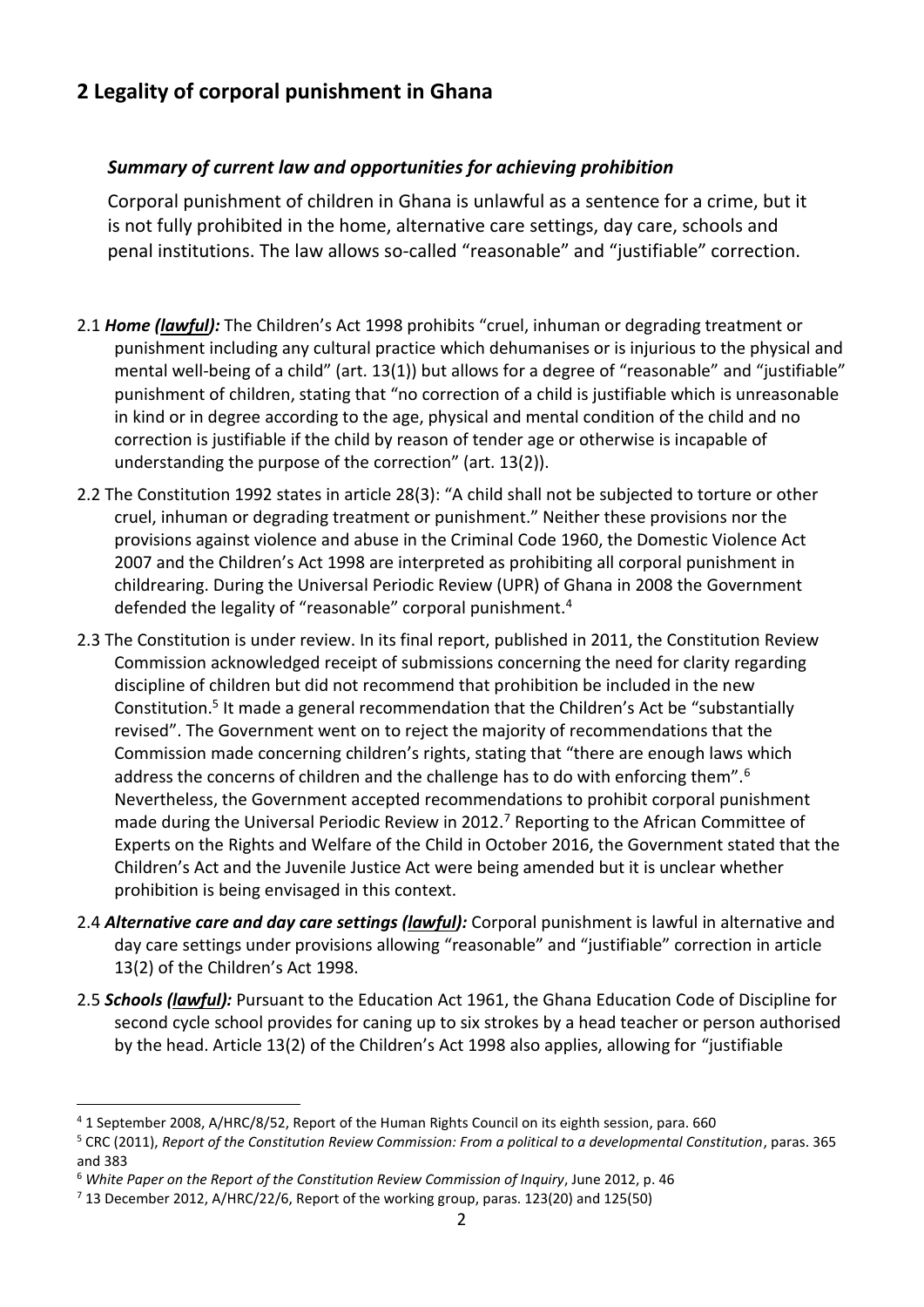correction". Ministerial directives advise against the use of corporal punishment in schools but this has not been confirmed in legislation.

- 2.6 National Child Friendly School Standards for basic schools have been drafted by the Ghana Education Service which state that "school is a safe environment for teaching and learning for all children and staff (free from any form of intimidation, violence and abuse including corporal punishment and sexual abuse) regardless of race, sex, background and abilities" and that national standards were expected to be rolled out in 2012.<sup>8</sup> A Code of Conduct for Teachers was also developed by the Ghana Education Service which allegedly defined physical violence as including corporal punishment; it was under consideration in June 2016.<sup>9</sup> However, no indication was given of progress towards law reform to prohibit corporal punishment.
- 2.7 *Penal institutions (partially lawful):* Corporal punishment is unlawful in prisons under the Prisons Service Decree 1972, which states that no person shall be subjected to torture or degrading punishment or any other condition that will or is likely to detract from his human dignity (art. 1). Article 13 of the Children's Act 1998 prohibits cruel, inhuman and degrading punishment but there is no explicit prohibition of corporal punishment as a disciplinary measure in borstal institutions and industrial institutions established under the Juvenile Justice Act 2003. Article 59 of the Juvenile Justice Act 2003 provides for the Minister responsible for Social Welfare or Interior to make regulations the discipline, treatment and punishment of persons detained in centres and in remand homes but it does not specify that the regulations should prohibit corporal punishment.
- 2.8 *Sentence for crime (unlawful):* It is not an available sanction under the Juvenile Justice Act 2003 and the Children's Act 1998. Article 15(2) of the Constitution 1992 prohibits torture and other cruel, inhuman or degrading treatment or punishment.

### **3 Recommendations by human rights treaty bodies**

- 3.1 *CRC:* In 1997, the Committee on the Rights of the Child expressed concern at corporal punishment of children in Ghana, particularly in schools, and recommended its prohibition.<sup>10</sup> In 2006, the Committee recommended prohibition of corporal punishment in the family, schools and other educational settings and in alternative care systems in Ghana as a matter of priority.<sup>11</sup> In 2015, the Committee against recommended prohibition in all settings, together with repeal of legal provisions for "reasonable" and "justifiable" punishment.<sup>12</sup>
- 3.2 *CAT:* In 2011, The Committee Against Torture recommended that corporal punishment be prohibited in all settings in Ghana, including through repealing all legal defences for its use.<sup>13</sup>
- 3.3 *HRC*: In 2016 the Human Rights Committee recommended that Gabon put an end to corporal punishment of children in all settings.<sup>14</sup>
- 3.4 *UPR:* Ghana was examined in the first cycle of the UPR in 2008. The Government accepted recommendations to fully implement the recommendations of the CRC and of the UN Study on

<sup>8</sup> 6 August 2014, CRC/C/GHA/3-5, Third to fifth state party report, paras. 98 and 99

<sup>9</sup> 13 June 2016, CCPR/C/GHA/Q/1/Add.1, Response to the list of issues in relation to initial report, para. 88

<sup>&</sup>lt;sup>10</sup> 18 June 1997, CRC/C/15/Add.73, Concluding observations on initial report, paras. 16 and 36

<sup>11</sup> 17 March 2006, CRC/C/GHA/CO/2, Concluding observations on second report, paras. 7, 36 and 37

 $12$  9 June 2015, CRC/C/GHA/C0/3-5 Advance Unedited Version, Concluding observations on third-fifth report, paras. 7, 8, 35 and 36

<sup>&</sup>lt;sup>13</sup> 15 June 2011, CAT/C/GHA/CO/1, Concluding observations on initial report, para. 24

<sup>14</sup> 9 August 2016, CCPR/C/GHA/CO/1, Concluding observations on initial report, paras. 35 and 36